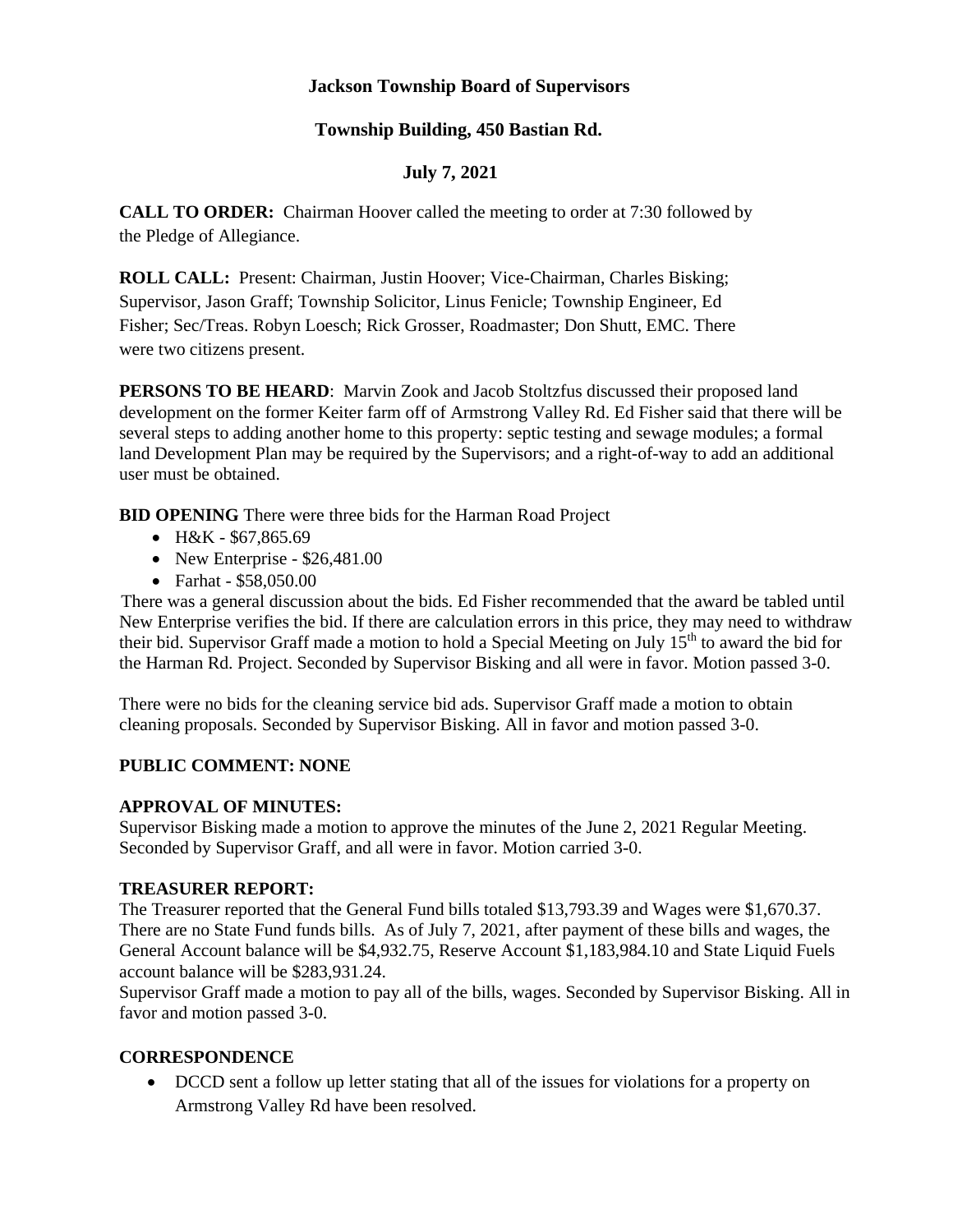• DCED has distributed the first year's checks from the American Recovery Act. There was a general discussion about possible projects. Supervisor Graff will find out if radios can be purchased with this funding.

**EMC REPORT**: Don Shutt reported that he attended an Essentials of Township Public Safety webinar. Supervisor Bisking made a motion to approve cost reimbursement for this webinar. Seconded by Supervisor Graff and all were in favor. Motion Passed 3-0.

# **ROADMASTER REPORT**

- The ten-wheeler was inspected. It passed inspection but will need break work.
- The 550 was inspected.
- They have started another round of mowing.
- There was a culvert collapse on Dietrich Rd. It will need an M box in the 1700 block area.
- Boom mower rental is \$2,400 a week plus \$750 delivery.

Supervisor Bisking made a motion to get the breaks repaired on the 10-wheeler. Seconded by Supervisor Graff. All in favor and motion passed 3-0.

Supervisor Graff made a motion to rent the boom mower for \$3,150. Seconded by Supervisor Bisking. All in favor and motion passed 3-0.

Supervisor Graff made a motion to purchase 4 sets of pop -up "mow ahead" signs and stands. Seconded by Supervisor Bisking. All in favor and motion passed 3-0.

## **ENGINEER REPORT:** Ed Fisher reported that:

- He prepared the Harman Rd. bid specs, and held the pre-bid meeting. H&K and New Enterprise attended the pre-bid.
- He has prepared the specs and a draft of the Air Conditioning project. It may be possible to use COSTARS. The bid may be a prevailing wage project. Rick Grosser said that the electric system needs to be upgraded to a 400-amp service. A propane generator was discussed, but will not be part of the current project.

Supervisor Bisking made a motion to upgrade the AC and the electric panel. Seconded by Supervisor Graff. All in favor and motion passed 3-0.

He inspected the new home site on Dietrich Road. The site is not stable and he cannot recommend the release of escrow.

## **SOLICITOR REPORT**: No report

**OLD BUSINESS:** There is no new progress on the proposed clean-up day. We will hold off renting the dumpsters until after the next meeting

## **NEW BUSINESS:**

- The there was a question about Air B&Bs. The Township does not have any Air B&B general regulations.
- The Roadmaster will review the CDL driver list.
- There was a noise complaint about gunshots and fireworks over the  $4<sup>th</sup>$  of July holiday. There was a general discussion by the Supervisors. Atty. Fenicle said that the township does not have any noise or firework ordinances.
- Supervisor Hoover made a motion to require a formal Land Development Plan with necessary right-of-way, for the Stoltzfus property. Seconded by Supervisor Bisking and all were in favor. Motion passed 3-0.